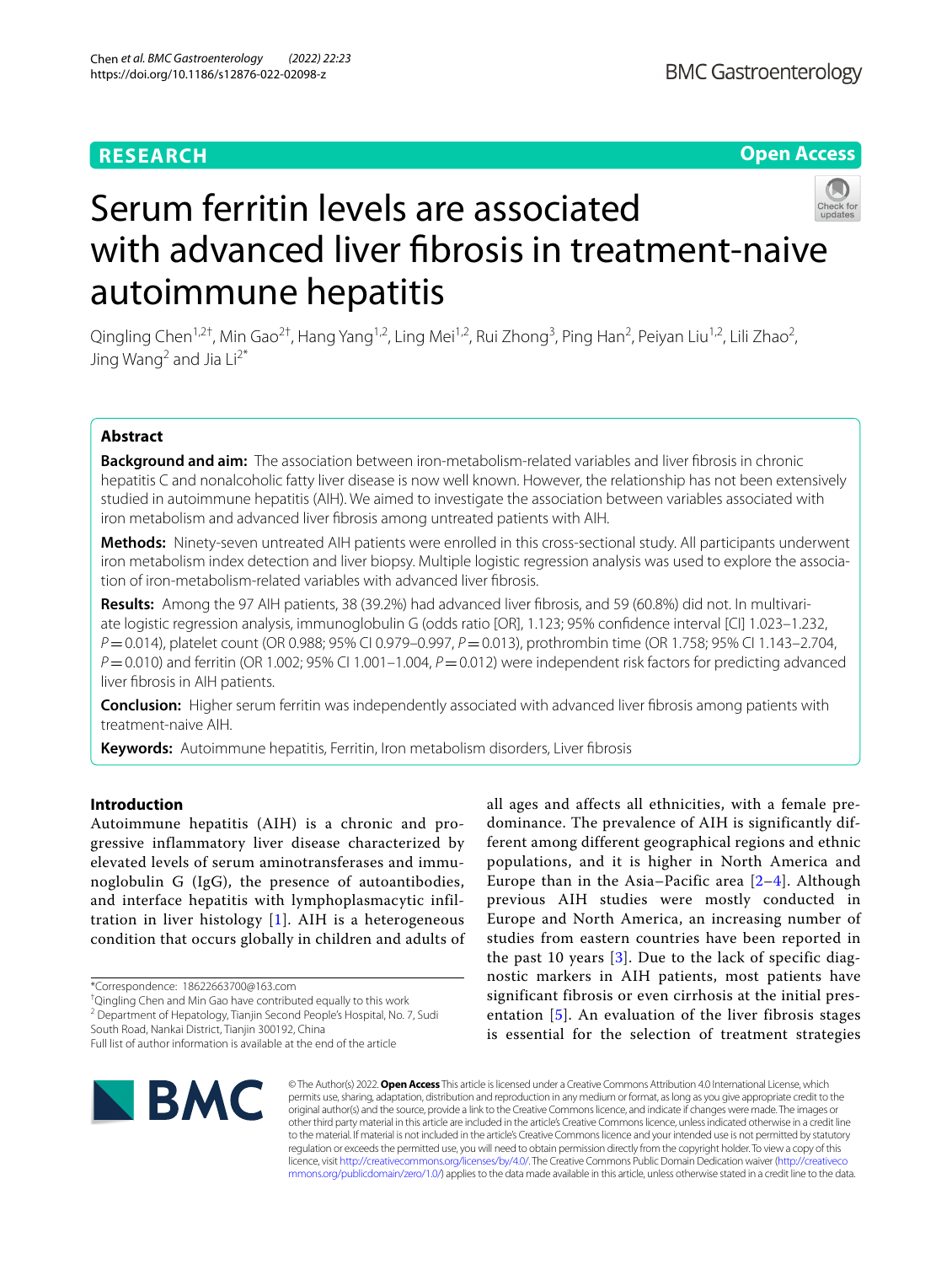and the estimation of the long-term prognosis for AIH patients.

Liver biopsy is considered the gold standard for the assessment of liver fibrosis in AIH patients [\[6](#page-7-5), [7\]](#page-7-6). However, the clinical application of liver biopsy is often limited by its invasiveness, high cost, sampling errors, risk of complications, and poor patient compliance, particularly in the follow-up period [[8,](#page-7-7) [9\]](#page-7-8). Therefore, it is important to develop noninvasive and convenient markers capable of accurately evaluating the stages of fibrosis in AIH patients. Indeed, several noninvasive markers for assessing liver fibrosis and cirrhosis have been applied in clinical practice, including the fibrosis index based on 4 factors (FIB-4), the aspartate transaminase-to-platelet ratio index (APRI), the aspartate aminotransferase/alanine aminotransferase ratio (AAR), and the AAR/platelet ratio index  $(AARPRI)$  [[10,](#page-7-9) [11\]](#page-7-10). These noninvasive markers can be used to detect cirrhosis in patients with chronic viral hepatitis and nonalcoholic fatty liver disease. However, the ability of these markers to detect early liver fibrosis and cirrhosis in AIH patients remains uncertain. In recent years, liver stiffness measurement (LSM) has been widely investigated as a noninvasive method to quantify liver fibrosis, especially in metabolic and viral liver diseases [\[12,](#page-7-11) [13](#page-7-12)]. Nevertheless, the application of LSM has not been widely investigated in patients with AIH. Hartl et al. [\[14\]](#page-7-13) demonstrated that transient elastography is a reliable tool for the detection of liver fibrosis in treated patients with AIH, but it showed limited value in therapy-naive individuals with active hepatitis.

Disturbances in iron regulation are reported in diverse chronic liver diseases beyond haemochromatosis and are mostly associated with a worse disease course [[15](#page-7-14)[–22](#page-7-15)]. Hyperferritinaemia has been the main manifestation of disturbed iron homeostasis in chronic liver diseases [\[16](#page-7-16)–[19\]](#page-7-17). Elevated serum ferritin levels were reported to be independently associated with advanced liver fbrosis in patients with chronic hepatitis C and nonalcoholic fatty liver disease [[23–](#page-7-18)[27\]](#page-8-0). However, to date, the relationship between iron dysregulation and liver fbrosis has not been extensively studied in patients with AIH. Therefore, we analysed the status of the iron-metabolism-related variables and compared them with fbrosis stages in liver biopsy specimens in a cohort of untreated AIH patients. Nevertheless, there is usually increased infammation in the liver with acute phase reaction at diagnosis, and ferritin levels can refect infammation; therefore, we will pay more attention to these same variables in treated patients after remission, which could valuable for estimations of disease progression, in future research.

## **Methods**

## **Study population**

In this retrospective study, we reviewed the medical records of adult AIH patients who underwent liver biopsy prior to immunosuppressive therapy between March 2013 and March 2021 in the Department of Hepatology, Tianjin Second People's Hospital, Tianjin, China. The AIH diagnosis was made if patients met the criteria of (1) a 1999 revised International Autoimmune Hepatitis Group (IAIHG) score  $\geq$  10 and/or (2) an 2008 IAIHG simplified AIH score  $\geq$  6 [\[28,](#page-8-1) [29\]](#page-8-2). Patients with primary biliary cholangitis, primary sclerosing cholangitis, autoimmune overlap syndromes, viral hepatitis, alcoholic or nonalcoholic fatty liver disease, drug-induced liver disease, hereditary metabolic liver disease, hereditary haemochromatosis, hepatocellular carcinoma, and severe systemic diseases were excluded. Finally, a total of 97 AIH patients were included in this cross-sectional analysis.

This study protocol was approved by the Ethics Committee of Tianjin Second People's Hospital and conducted according to the principles of the Declaration of Helsinki. We obtained written informed consent from all patients.

## **General characteristics and laboratory test results**

The medical records of all enrolled patients diagnosed with AIH were reviewed. Demographic data (age and sex) and laboratory results (of routine blood tests, biochemistry tests, and immunology tests) were collected and analysed. For all patients, blood samples were collected on the same day within 1 week before liver biopsy. Serum alanine aminotransferase (ALT), aspartate aminotransferase (AST), alkaline phosphatase (ALP), gamma-glutamyl transpeptidase (GGT), total bilirubin (TBIL), albumin (ALB), and IgG were detected by a Hitachi 7180 Automatic Biochemical Analyser (Hitachi, Ltd, Tokyo, Japan). The cut-off values for each parameter were set as values above the upper limit of the normal range, i.e., at 50 U/L for ALT, 40 U/L for AST, 125 U/L for ALP, 60 U/L for GGT, 20.52  $\mu$ mol/L for TBIL, 55 g/L for ALB, and 16 g/L for IgG. Antibodies were assayed by indirect immunofuorescence or immunoblotting using a CycleBlot 48 automatic Western blotting instrument, and the starting dilution was 1:100. The complete blood count was measured using a Sysmex XN-2000 haematology analyser (Sysmex corporation, Kobe, Japan) according to the manufacturer's recommendation. The coagulation tests were performed by the clotting method on the automatic coagulometer "STAGO Compact" ("Diagnostica Stago", France).

All the patients were assayed for variables related to iron metabolism: serum iron (colorimetric test), transferrin (immunoturbidimetry), ferritin (latex-enhanced immunoturbidimetric method), and unsaturated iron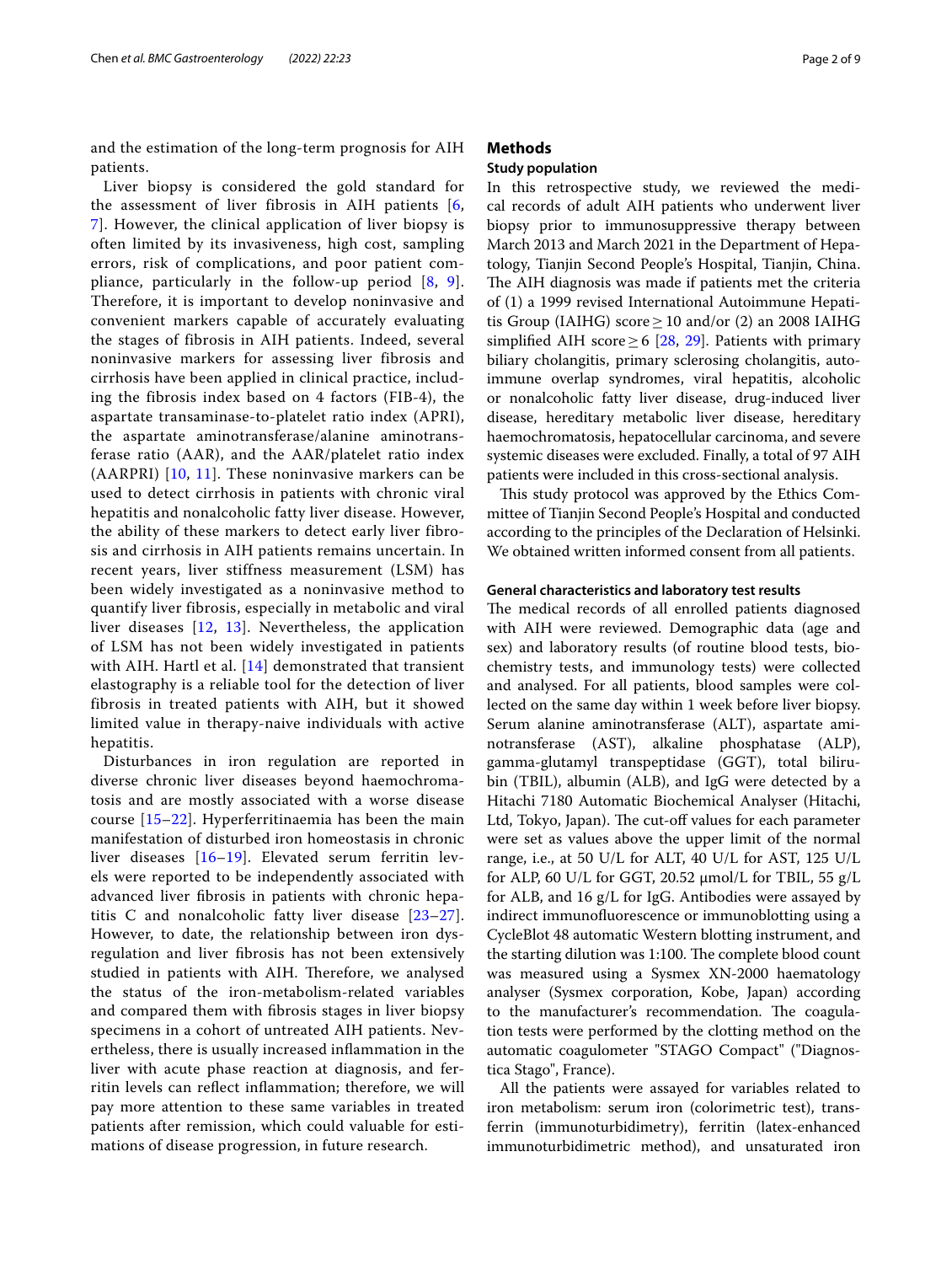binding capacity (UIBC) (colorimetric test) following standard laboratory procedures. Subsequently, total iron binding capacity (TIBC) was calculated as  $UIBC+iron$ , and the transferrin saturation index (TSI) was calculated as serum iron/TIBC  $\times$  100.

## **Histological assessments**

Ultrasound-guided liver biopsy was performed using a 16-gauge disposable needle for all AIH patients under local anaesthesia. The liver pathology diagnosis required a liver specimen of at least 1.0 cm, which contains a minimum of 10 portal tracts. Each obtained specimen was fxed in 10% neutral-bufered formalin, embedded in paraffin, and routinely stained with haematoxylin–eosin and Masson's trichrome. Liver tissue specimens were independently evaluated by two experienced liver pathologists blinded to patient clinical characteristics. Typical features of AIH include interface hepatitis, lymphocytic/ lymphoplasmocytic infltration in portal tracts, and hepatic rosette formation  $[29]$  $[29]$ . The histological assessment of the infammatory grades and the fbrosis stages were based on the Batts–Ludwig scoring system [[30](#page-8-3), [31](#page-8-3)]. Liver fbrosis was classifed into the following 5 stages: F0, no fbrosis; F1, portal fbrosis without septa; F2, portal fbrosis with few septa; F3, numerous septa without cirrhosis; and F4, cirrhosis [[31](#page-8-3)]. Stages F3–F4 are defned as advanced liver fbrosis.

#### **Statistical analysis**

We tested whether the continuous variables analysed showed a normal distribution using the Kolmogorov– Smirnov test. Normally distributed values are expressed as the mean  $(\pm \text{standard deviation})$ , while nonnormally distributed values are expressed as the median (quartile 25, quartile 75). Data for categorical variables are presented as the number (n) and proportion (%). Data were analysed by Spearman's coefficient of correlation  $(r)$ , Student's t test, the Mann–Whitney U test and the chisquare test where applicable. The association between variables and advanced liver fbrosis was assessed by binary logistic regression analysis. Univariate logistic regression analysis was performed by the "Enter" method, and the variables that were statistically signifcant were entered into multivariate logistic regression analysis. The receiver operating characteristic (ROC) curve of ferritin was analysed to determine the best cutoff value for the prediction of advanced fibrosis stage by the DeLong method. Statistical analyses were performed using SPSS Statistics 26 (IBM, New York, NY, USA) and MedCalc Statistical Software version 15.8 (MedCalc Software bvba, Ostend, Belgium; <https://www.medcalc.org>; 2015). A two‐sided *P*<0.05 was considered statistically signifcant.

## **Results**

### **General characteristics of the patients**

A total of 97 AIH patients with a mean age of 54.0 years were included in this study. The majority of patients were female (84.5%), and the prevalence of autoantibodies was 85.6%. The median levels of IgG, ALT, and AST were 16.80 (13.35, 21.10) g/L, 88.0 (32.0, 322.5) U/L, and  $113.0$  (35.0, 401.0) U/L, respectively. The distribution of patients according to liver fbrosis stage is as follows: F0, 11 (11.3%) patients; F1, 22 (22.7%) patients; F2, 26 (26.8%) patients; F3, 21 (21.6%) patients; and F4, 17 (17.5%) patients. Further information on the characteristics of the patients is shown in Table [1.](#page-3-0)

## **General characteristics of patients by liver fbrosis stage**

The included patients were divided into an advanced fbrosis group and a nonadvanced fbrosis group according to the results of liver biopsy analysis. Among the 97 AIH patients, 38 (39.2%) had advanced liver fbrosis, and 59 (60.8%) did not. No signifcant diference in sex proportion was observed between the two groups  $(P=0.943)$ , but the age of patients in the advanced fibrosis group was signifcantly higher than that in the nonadvanced fibrosis group  $(P=0.010)$ . The IgG, TBIL, prothrombin time (PT), ferritin, and TSI in the advanced fbrosis group were signifcantly higher than those in the nonadvanced fibrosis group  $(P<0.05)$ , while the ALB, platelet (PLT) count, transferrin, UIBC, and TIBC in the advanced fbrosis group were signifcantly lower than those in the nonadvanced fibrosis group  $(P<0.05)$ . Signifcant diferences between the two groups were not observed for other parameters (*P*>0.05), as shown in Table [2](#page-3-1).

## **Correlations between iron‑metabolism‑related variables and the clinical characteristics of patients**

The correlations between iron-metabolism-related variables and clinical characteristics are summarized in Table [3.](#page-4-0) As expected, serum iron levels were positively correlated with ferritin and TSI but negatively correlated with transferrin, UIBC, and TIBC (*P* < 0.05). Serum iron, ferritin and TSI were positively correlated with age, TBIL, and fbrosis stage (*P* < 0.05), while transferrin, UIBC, and TIBC were negatively correlated with age, TBIL, and fbrosis stage (*P* < 0.05). Serum iron, ferritin and TSI were positively correlated with ALT, AST, ALP, and GGT (*P* < 0.05), while UIBC was negatively correlated with ALT, AST, ALP, and GGT (*P* < 0.05). Serum iron levels and TSI were negatively correlated with ALB and the PLT count  $(P< 0.05)$ , while transferrin, UIBC, and TIBC were positively correlated with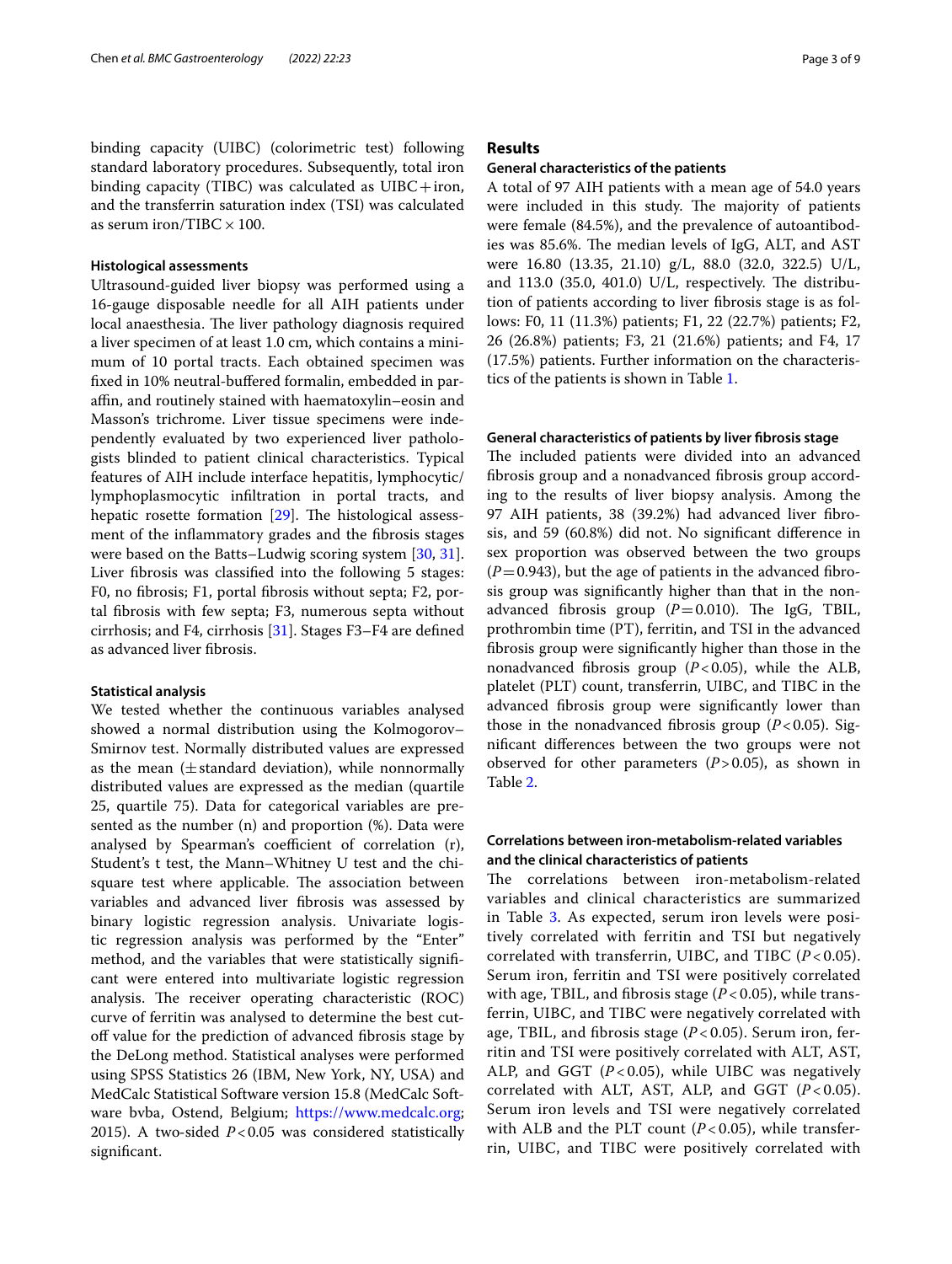<span id="page-3-0"></span>**Table 1** General characteristics of the patients with autoimmune hepatitis

<span id="page-3-1"></span>

|  |  | Table 2 General characteristics of subjects by liver fibrosis stage |  |  |  |
|--|--|---------------------------------------------------------------------|--|--|--|
|--|--|---------------------------------------------------------------------|--|--|--|

| Variables                       | $n = 97$             |
|---------------------------------|----------------------|
| Age (years)                     | $54.0 \pm 11.3$      |
| Female, n (%)                   | 82 (84.5)            |
| Autoantibodies positive, n (%)  | 83 (85.6)            |
| $ANA +$ , n $(\%)$              | 78 (80.4)            |
| $ASMA +$ , n $(\%)$             | 24 (24.7)            |
| Anti-LKM1 $+$ , n $(\%)$        | 3(3.1)               |
| Anti-LC1, n (%)                 | 2(2.1)               |
| Anti-SLA/LP, n (%)              | 2(2.1)               |
| $lgG$ (g/L)                     | 16.80 (13.35, 21.10) |
| ALT (U/L)                       | 88.0 (32.0, 322.5)   |
| AST (U/L)                       | 113.0 (35.0, 401.0)  |
| ALP (U/L)                       | 110.0 (75.5, 151.0)  |
| GGT (U/L)                       | 125.9 (59.0, 248.0)  |
| TBIL (µmol/L)                   | 20.0 (12.7, 68.4)    |
| $ALB$ (q/L)                     | $40.1 \pm 5.6$       |
| PLT $(x 10^9/L)$                | $184.8 \pm 70.5$     |
| PT(s)                           | $13.2 \pm 1.5$       |
| Iron ( $\mu$ mol/L)             | $27.7 \pm 14.4$      |
| Transferrin (g/L)               | $2.67$ (2.28, 3.17)  |
| Ferritin (µg/L)                 | 214.0 (78.0, 515.0)  |
| UIBC (µmol/L)                   | 31.2 (21.2, 48.2)    |
| TIBC (µmol/L)                   | 59.8 (53.8, 68.9)    |
| TSI (%)                         | 43.6 (28.2, 64.2)    |
| AIH score (1999)                | $15.8 \pm 2.7$       |
| AIH score (2008)                | $7.5 \pm 1.3$        |
| Histology (inflammation), n (%) |                      |
| G <sub>0</sub>                  | 0(0)                 |
| G1                              | 3(3.1)               |
| G <sub>2</sub>                  | 42 (43.3)            |
| G3                              | 40 (41.2)            |
| G4                              | 12 (12.4)            |
| Histology (fibrosis), n (%)     |                      |
| F0                              | 11 (11.3)            |
| F1                              | 22(22.7)             |
| F <sub>2</sub>                  | 26 (26.8)            |
| F <sub>3</sub>                  | 21(21.6)             |
| F4                              | 17 (17.5)            |

Data are expressed as mean ( $\pm$  standard deviation), median (quartile 25, quartile 75) or number (proportion)

*ANA* antinuclear antibody, *ASMA* anti-smooth muscle antibody, *Anti-LKM1* anti-liver kidney microsomal antibody type 1, *Anti-LC1* anti-liver cytosol type 1 antibody, *Anti-SLA/LP* anti-soluble liver antigen or anti-liver-pancreas antibodies, *IgG* immunoglobulin G, *ALT* alanine aminotransferase, *AST* aspartate aminotransferase, *ALP* alkaline phosphatase, *GGT* gamma-glutamyl transpeptidase, *TBIL* total bilirubin, *ALB* albumin, *PLT* platelet, *PT* prothrombin time, *UIBC* unsaturated iron binding capacity, *TIBC* Total iron binding capacity, *TSI* transferrin saturation index

| <b>Variables</b>                     | $F0-2 (n=59)$        | $F3-4 (n=38)$        | P       |
|--------------------------------------|----------------------|----------------------|---------|
| Age (years)                          | $51.7 \pm 11.7$      | $57.5 \pm 9.7$       | 0.010   |
| Female, n (%)                        | 50 (84.7)            | 32 (84.2)            | 0.943   |
| Autoantibodies<br>positive, n (%)    | 48 (81.4)            | 35 (92.1)            | 0.141   |
| lgG (g/L)                            | 15.00 (12.90, 19.18) | 18.70 (15.85, 24.60) | 0.002   |
| ALT(U/L)                             | 79.0 (29.0, 387.0)   | 122.5 (39.8, 311.3)  | 0.414   |
| AST (U/L)                            | 69.0 (30.0, 387.0)   | 173.0 (45.8, 421.0)  | 0.093   |
| ALP (U/L)                            | 101.0 (71.0, 151.0)  | 118.0 (78.5, 161.0)  | 0.206   |
| GGT (U/L)                            | 122.0 (73.0, 184.0)  | 132.0 (54.3, 298.5)  | 0.444   |
| TBIL (µmol/L)                        | 17.4 (11.8, 33.5)    | 28.0 (14.8, 134.6)   | 0.026   |
| $ALB$ (g/L)                          | $41.1 \pm 5.0$       | $38.6 + 6.2$         | 0.035   |
| $PLT$ ( $\times$ 10 <sup>9</sup> /L) | $208.5 \pm 68.2$     | $148.1 \pm 57.5$     | < 0.001 |
| PT(s)                                | $12.7 \pm 1.2$       | $13.9 \pm 1.6$       | < 0.001 |
| Iron ( $\mu$ mol/L)                  | $25.9 \pm 16.0$      | $30.5 \pm 11.0$      | 0.095   |
| Transferrin (g/L)                    | 2.75(2.32, 3.25)     | 2.42 (2.13, 2.88)    | 0.022   |
| Ferritin (µg/L)                      | 124.0 (43.0, 306.0)  | 354.0 (189.5, 865.5) | < 0.001 |
| $U\text{B}C$ ( $\mu$ mol/L)          | 39.3 (23.3, 51.6)    | 25.0 (16.2, 32.9)    | 0.005   |
| TIBC (µmol/L)                        | 64.4 (56.1, 72.4)    | 55.9 (51.7, 61.5)    | 0.004   |
| TSI (%)                              | 33.8 (22.9, 58.8)    | 55.1 (42.2, 69.4)    | 0.005   |

Data are expressed as mean  $(\pm$  standard deviation), median (quartile 25, quartile 75) or number (proportion)

*IgG* immunoglobulin G, *ALT* alanine aminotransferase, *AST* aspartate aminotransferase, *ALP* alkaline phosphatase, *GGT* gamma-glutamyl transpeptidase, *TBIL* total bilirubin, *ALB* albumin, *PLT* platelet, *PT* prothrombin time, *UIBC* unsaturated iron binding capacity, *TIBC* Total iron binding capacity, *TSI* transferrin saturation index

ALB and the PLT count  $(P< 0.05)$ . TSI was positively correlated with PT (*P* < 0.05), while TIBC was negatively correlated with PT  $(P<0.05)$ .

## **Analysis of risk factors associated with advanced liver fbrosis**

Binary logistic regression analysis was used to explore the risk factors associated with advanced liver fbrosis in AIH patients (Table [4](#page-4-1)). Patients with advanced liver fibrosis were older (*P*=0.016); had higher serum IgG (*P*=0.012), TBIL (*P*=0.029), ferritin (*P*=0.002), and TSI  $(P=0.011)$ ; had longer PTs  $(P<0.001)$  and lower PLT counts (*P* < 0.001); and had lower serum ALB (*P*=0.039), transferrin (*P*=0.043), UIBC (*P*=0.008), and TIBC  $(P=0.006)$  in the univariate logistic regression analysis. However, after the multivariate logistic regression analysis, the IgG, PLT count, PT, and ferritin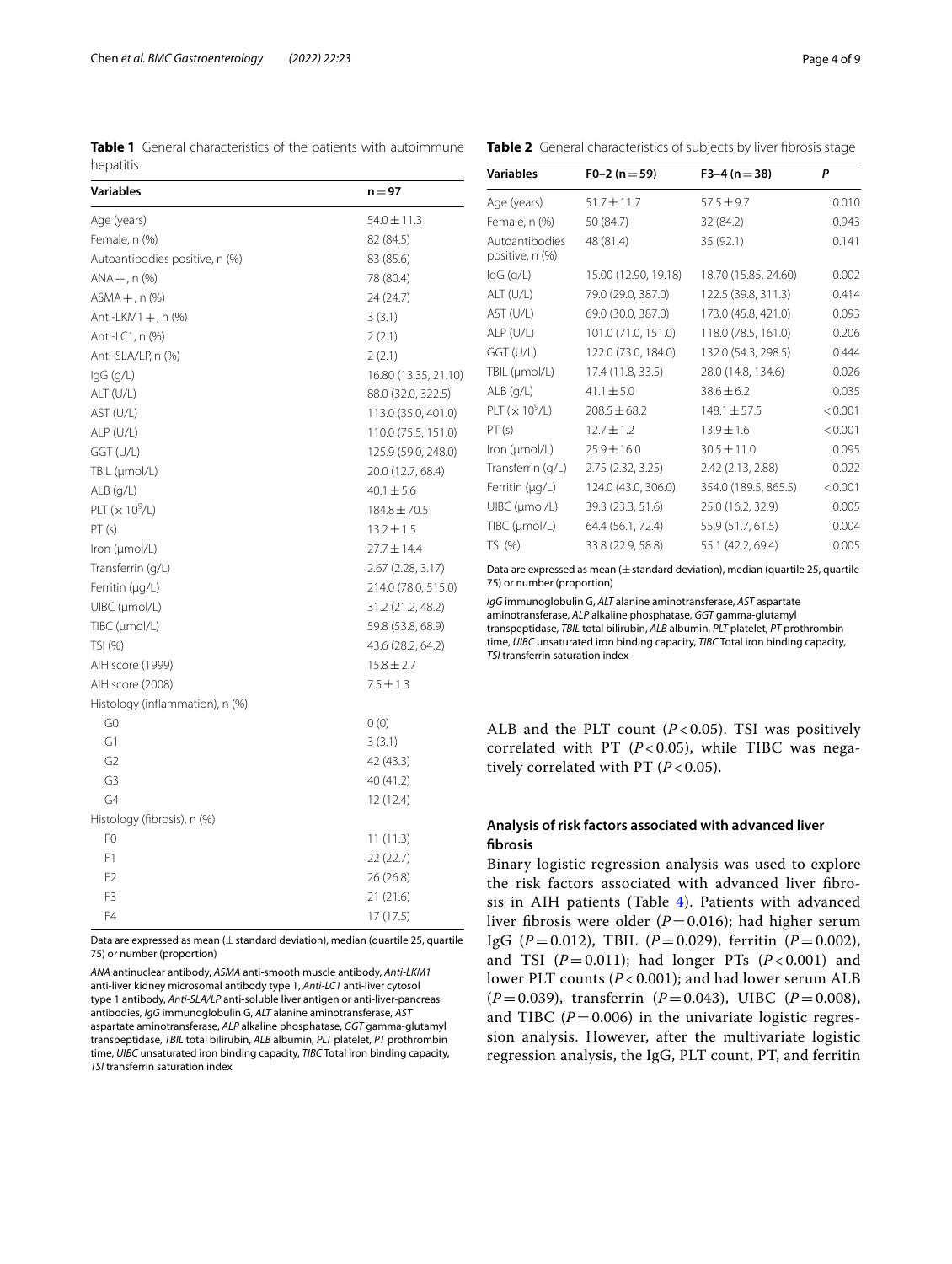<span id="page-4-0"></span>

| <b>Variables statistics</b>  | lron (µmol/L) |         | Transferrin (g/L) |           | Ferritin (µg/L) |           | UIBC (µmol/L) |           | TIBC (µmol/L) |           | TSI (%)  |         |
|------------------------------|---------------|---------|-------------------|-----------|-----------------|-----------|---------------|-----------|---------------|-----------|----------|---------|
|                              | r             | P       | r                 | P         | r               | P         | r             | P         | r             | P         | r        | P       |
| Age (years)                  | 0.296         | 0.003   | $-0.416$          | < 0.001   | 0.349           | < 0.001   | $-0.394$      | < 0.001   | $-0.375$      | < 0.001   | 0.376    | < 0.001 |
| $lgG$ (g/L)                  | 0.080         | 0.438   | 0.062             | 0.544     | 0.043           | 0.675     | $-0.057$      | 0.577     | 0.003         | 0.978     | 0.083    | 0.420   |
| ALT (U/L)                    | 0.348         | < 0.001 | $-0.031$          | 0.765     | 0.418           | < 0.001   | $-0.311$      | 0.002     | $-0.091$      | 0.375     | 0.332    | 0.001   |
| AST (U/L)                    | 0.462         | < 0.001 | $-0.097$          | 0.346     | 0.460           | < 0.001   | $-0.415$      | < 0.001   | $-0.107$      | 0.299     | 0.453    | < 0.001 |
| $ALP$ (U/L)                  | 0.310         | 0.002   | $-0.029$          | 0.776     | 0.209           | 0.040     | $-0.251$      | 0.013     | $-0.080$      | 0.437     | 0.299    | 0.003   |
| GGT (U/L)                    | 0.408         | < 0.001 | $-0.104$          | 0.312     | 0.340           | 0.001     | $-0.350$      | < 0.001   | $-0.136$      | 0.186     | 0.390    | < 0.001 |
| TBIL (µmol/L)                | 0.498         | < 0.001 | $-0.220$          | 0.030     | 0.395           | < 0.001   | $-0.526$      | < 0.001   | $-0.249$      | 0.014     | 0.533    | < 0.001 |
| $ALB$ ( $q/L$ )              | $-0.392$      | < 0.001 | 0.344             | 0.001     | $-0.271$        | 0.007     | 0.533         | < 0.001   | 0.405         | < 0.001   | $-0.515$ | < 0.001 |
| PLT $(x 10^9/L)$             | $-0.201$      | 0.048   | 0.345             | 0.001     | $-0.186$        | 0.069     | 0.329         | 0.001     | 0.394         | < 0.001   | $-0.308$ | 0.002   |
| PT(s)                        | 0.154         | 0.132   | $-0.176$          | 0.085     | 0.159           | 0.119     | $-0.207$      | 0.042     | $-0.224$      | 0.028     | 0.235    | 0.021   |
| Iron ( $\mu$ mol/L)          | <b>NA</b>     | NA.     | $-0.439$          | < 0.001   | 0.583           | < 0.001   | $-0.859$      | < 0.001   | $-0.244$      | 0.016     | 0.933    | < 0.001 |
| Transferrin (q/L)            | $-0.439$      | < 0.001 | NA.               | <b>NA</b> | $-0.407$        | < 0.001   | 0.698         | < 0.001   | 0.719         | < 0.001   | $-0.606$ | < 0.001 |
| Ferritin (µg/L)              | 0.583         | < 0.001 | $-0.407$          | < 0.001   | NA.             | <b>NA</b> | $-0.604$      | < 0.001   | $-0.328$      | 0.001     | 0.623    | < 0.001 |
| $U\text{IBC}$ ( $\mu$ mol/L) | $-0.859$      | < 0.001 | 0.698             | < 0.001   | $-0.604$        | < 0.001   | <b>NA</b>     | <b>NA</b> | 0.652         | < 0.001   | $-0.965$ | < 0.001 |
| TIBC (µmol/L)                | $-0.244$      | 0.016   | 0.719             | < 0.001   | $-0.328$        | 0.001     | 0.652         | < 0.001   | <b>NA</b>     | <b>NA</b> | $-0.486$ | < 0.001 |
| TSI (%)                      | 0.933         | < 0.001 | $-0.606$          | < 0.001   | 0.623           | < 0.001   | $-0.965$      | < 0.001   | $-0.486$      | < 0.001   | NA.      | NA.     |
| Fibrosis stage               | 0.242         | 0.017   | $-0.254$          | 0.012     | 0.395           | < 0.001   | $-0.278$      | 0.006     | $-0.227$      | 0.025     | 0.292    | 0.004   |

#### *NA* not applicable

*IgG* immunoglobulin G, *ALT* alanine aminotransferase, *AST* aspartate aminotransferase, *ALP* alkaline phosphatase, *GGT* gamma-glutamyl transpeptidase, *TBIL* total bilirubin, *ALB* albumin, *PLT* platelet, *PT* prothrombin time, *UIBC* unsaturated iron binding capacity, *TIBC* Total iron binding capacity, *TSI* transferrin saturation index

<span id="page-4-1"></span>

| <b>Variables</b>            | Univariate analysis   |         | Multivariate analysis |       |  |
|-----------------------------|-----------------------|---------|-----------------------|-------|--|
|                             | OR (95% CI)           | P       | OR (95% CI)           | P     |  |
| Age (years)                 | 1.053 (1.010, 1.097)  | 0.016   |                       |       |  |
| Female                      | 0.960 (0.312, 2.955)  | 0.943   |                       |       |  |
| Autoantibodies positive     | 2.674 (0.694, 10.302) | 0.153   |                       |       |  |
| $lgG$ (g/L)                 | 1.084 (1.018, 1.154)  | 0.012   | 1.123 (1.023, 1.232)  | 0.014 |  |
| ALT (U/L)                   | 1.000 (0.999, 1.001)  | 0.820   |                       |       |  |
| AST (U/L)                   | 1.001 (0.999, 1.002)  | 0.314   |                       |       |  |
| $ALP$ (U/L)                 | 1.006 (0.999, 1.014)  | 0.104   |                       |       |  |
| GGT (U/L)                   | 1.002 (0.999, 1.004)  | 0.273   |                       |       |  |
| TBIL (µmol/L)               | 1.006 (1.001, 1.012)  | 0.029   |                       |       |  |
| $ALB$ (g/L)                 | 0.921(0.851, 0.996)   | 0.039   |                       |       |  |
| PLT $(x 10^9/L)$            | 0.984 (0.976, 0.992)  | < 0.001 | 0.988 (0.979, 0.997)  | 0.013 |  |
| PT(s)                       | 1.876 (1.317, 2.673)  | < 0.001 | 1.758 (1.143, 2.704)  | 0.010 |  |
| Iron (µmol/L)               | 1.023 (0.994, 1.054)  | 0.125   |                       |       |  |
| Transferrin (g/L)           | 0.494 (0.250, 0.977)  | 0.043   |                       |       |  |
| Ferritin (µg/L)             | 1.002 (1.001, 1.003)  | 0.002   | 1.002 (1.001, 1.004)  | 0.012 |  |
| $U\text{BC}$ ( $\mu$ mol/L) | 0.969 (0.947, 0.992)  | 0.008   |                       |       |  |
| TIBC (µmol/L)               | 0.943 (0.905, 0.984)  | 0.006   |                       |       |  |
| TSI (%)                     | 1.023 (1.005, 1.041)  | 0.011   |                       |       |  |

*OR* odds ratio, *CI* confdence interval, *IgG* immunoglobulin G, *ALT* alanine aminotransferase, *AST* aspartate aminotransferase, *ALP* alkaline phosphatase, *GGT* gammaglutamyl transpeptidase, *TBIL* total bilirubin, *ALB* albumin, *PLT* platelet, *PT* prothrombin time, *UIBC* unsaturated iron binding capacity, *TIBC* total iron binding capacity, *TSI* transferrin saturation index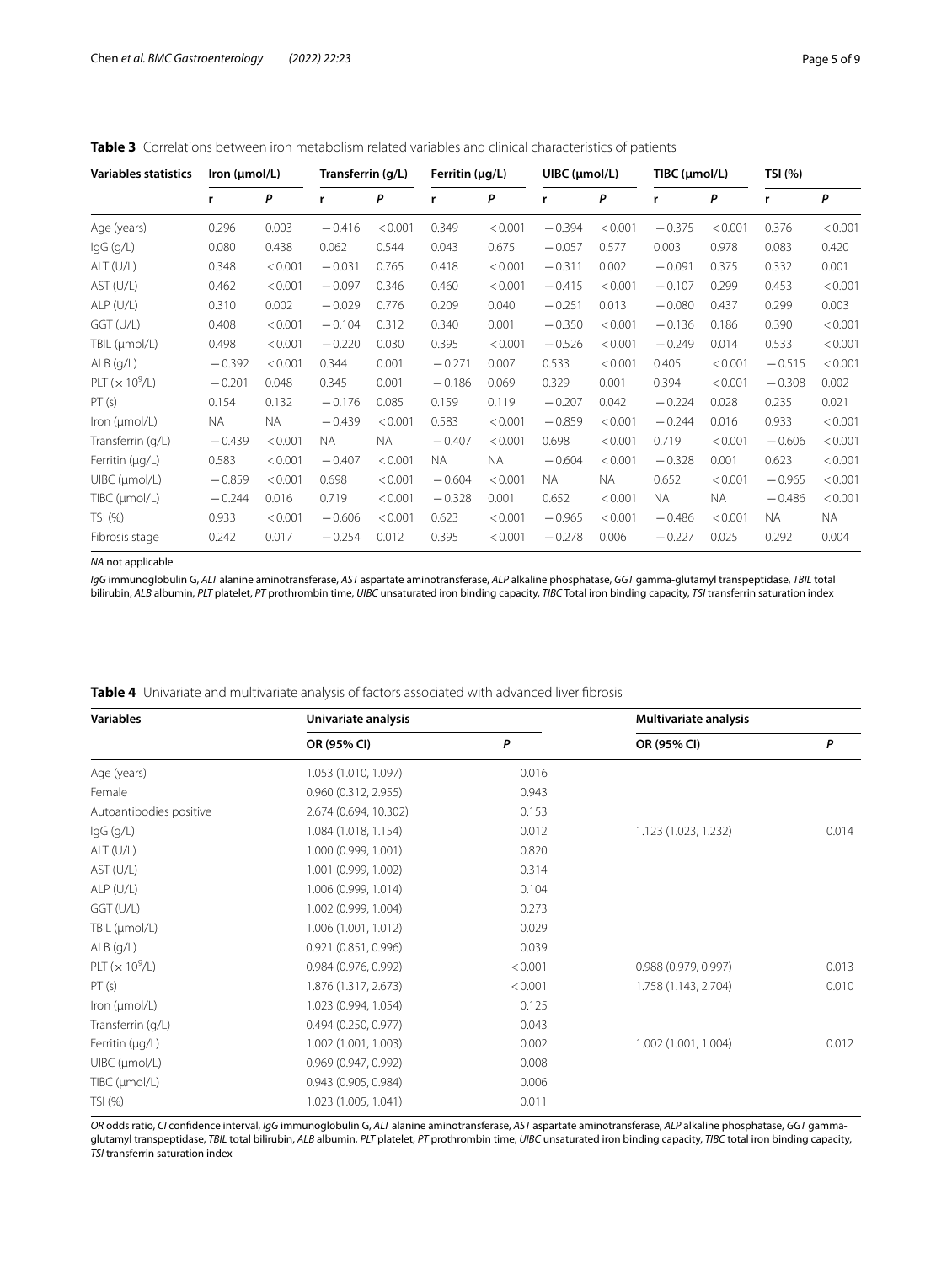

<span id="page-5-1"></span><span id="page-5-0"></span>**Table 5** General characteristics of the patients by ferritin level

were independent risk factors for predicting advanced liver fbrosis in AIH patients, with odds ratios (ORs) (95% confdence intervals [CIs]) of 1.123 (1.023, 1.232), 0.988 (0.979, 0.997), 1.758 (1.143, 2.704), and 1.002 (1.001, 1.004), respectively.

## **Analysis of the diagnostic performance of ferritin using the ROC curve**

The ROC curve showed that the best ferritin cut-off value was 199 μg/L, with 76.32% sensitivity and 62.71% specificity for the diagnosis of advanced liver fibrosis (area under the curve [AUC] = 0.738, 95% CI 0.639-0.822; Fig. [1\)](#page-5-0). Therefore, we compared the general characteristics of patients according to this cut-of level of ferritin. The age, ALT, AST, TBIL, iron, TSI, inflammatory grade, and fbrosis stage in the higher ferritin level group were signifcantly higher than those in the lower ferritin level group ( $P < 0.05$ ), while transferrin, UIBC, and TIBC in

| <b>Variables</b>                   | Ferritin ≤ 199 ( $\mu$ g/L) (n = 46) | Ferritin > 199 ( $\mu$ g/L) (n = 51) | P       |  |
|------------------------------------|--------------------------------------|--------------------------------------|---------|--|
| Age (years)                        | $49.6 \pm 11.7$                      | $57.9 \pm 9.4$                       | < 0.001 |  |
| Female, n (%)                      | 41 (89.1)                            | 41 (80.4)                            | 0.235   |  |
| Autoantibodies positive, n (%)     | 38 (82.6)                            | 45 (88.2)                            | 0.431   |  |
| $lgG$ (g/L)                        | 16.50 (13.38, 21.80)                 | 16.80 (12.90, 21.00)                 | 0.694   |  |
| ALT (U/L)                          | 50.0 (23.0, 152.8)                   | 124.0 (44.0, 482.0)                  | 0.006   |  |
| AST (U/L)                          | 64.0 (28.0, 179.3)                   | 209.0 (47.0, 542.0)                  | 0.003   |  |
| ALP (U/L)                          | 101.0 (78.8, 148.0)                  | 118.0 (72.0, 151.0)                  | 0.549   |  |
| GGT (U/L)                          | 110.5 (63.5, 174.3)                  | 147.0 (56.0, 301.0)                  | 0.116   |  |
| TBIL (µmol/L)                      | 15.4 (11.7, 32.2)                    | 25.4 (14.6, 133.7)                   | 0.009   |  |
| $ALB$ (q/L)                        | $41.1 \pm 5.6$                       | $39.3 \pm 5.5$                       | 0.106   |  |
| PLT ( $\times$ 10 <sup>9</sup> /L) | 195.4 ± 79.4                         | $175.3 \pm 60.5$                     | 0.162   |  |
| PT(s)                              | $12.9 \pm 1.3$                       | $13.4 \pm 1.6$                       | 0.09    |  |
| Iron (µmol/L)                      | $21.0 \pm 12.1$                      | $33.7 \pm 13.7$                      | < 0.001 |  |
| Transferrin (q/L)                  | 3.04 (2.41, 3.40)                    | 2.41 (2.13, 2.88)                    | 0.001   |  |
| UIBC (µmol/L)                      | 45.0 (30.2, 58.6)                    | 24.6 (12.5, 32.0)                    | < 0.001 |  |
| TIBC (µmol/L)                      | 64.9 (54.9, 75.4)                    | 56.6 (53.6, 66.9)                    | 0.022   |  |
| TSI (%)                            | 30.9 (19.1, 50.2)                    | 56.9 (43.3, 80.8)                    | < 0.001 |  |
| Histology (inflammation), n (%)    |                                      |                                      | < 0.001 |  |
| G1                                 | 2(4.3)                               | 1(2.0)                               |         |  |
| G <sub>2</sub>                     | 30 (65.2)                            | 12(23.5)                             |         |  |
| G <sub>3</sub>                     | 12(26.1)                             | 28 (54.9)                            |         |  |
| G4                                 | 2(4.3)                               | 10(19.6)                             |         |  |
| Histology (fibrosis), n (%)        |                                      |                                      | 0.001   |  |
| F <sub>0</sub>                     | 10(21.7)                             | 1(2.0)                               |         |  |
| F1                                 | 13(28.3)                             | 9(17.6)                              |         |  |
| F <sub>2</sub>                     | 14(30.4)                             | 12(23.5)                             |         |  |
| F3                                 | 5(10.9)                              | 16(31.4)                             |         |  |
| F4                                 | 4(8.7)                               | 13(25.5)                             |         |  |

Data are expressed as mean (±standard deviation), median (quartile 25, quartile 75) or number (proportion)

*IgG* immunoglobulin G, *ALT* alanine aminotransferase, *AST* aspartate aminotransferase, *ALP* alkaline phosphatase, *GGT* gamma-glutamyl transpeptidase, *TBIL* total bilirubin, *ALB* albumin, *PLT* platelet, *PT* prothrombin time, *UIBC* unsaturated iron binding capacity, *TIBC* total iron binding capacity, *TSI* transferrin saturation index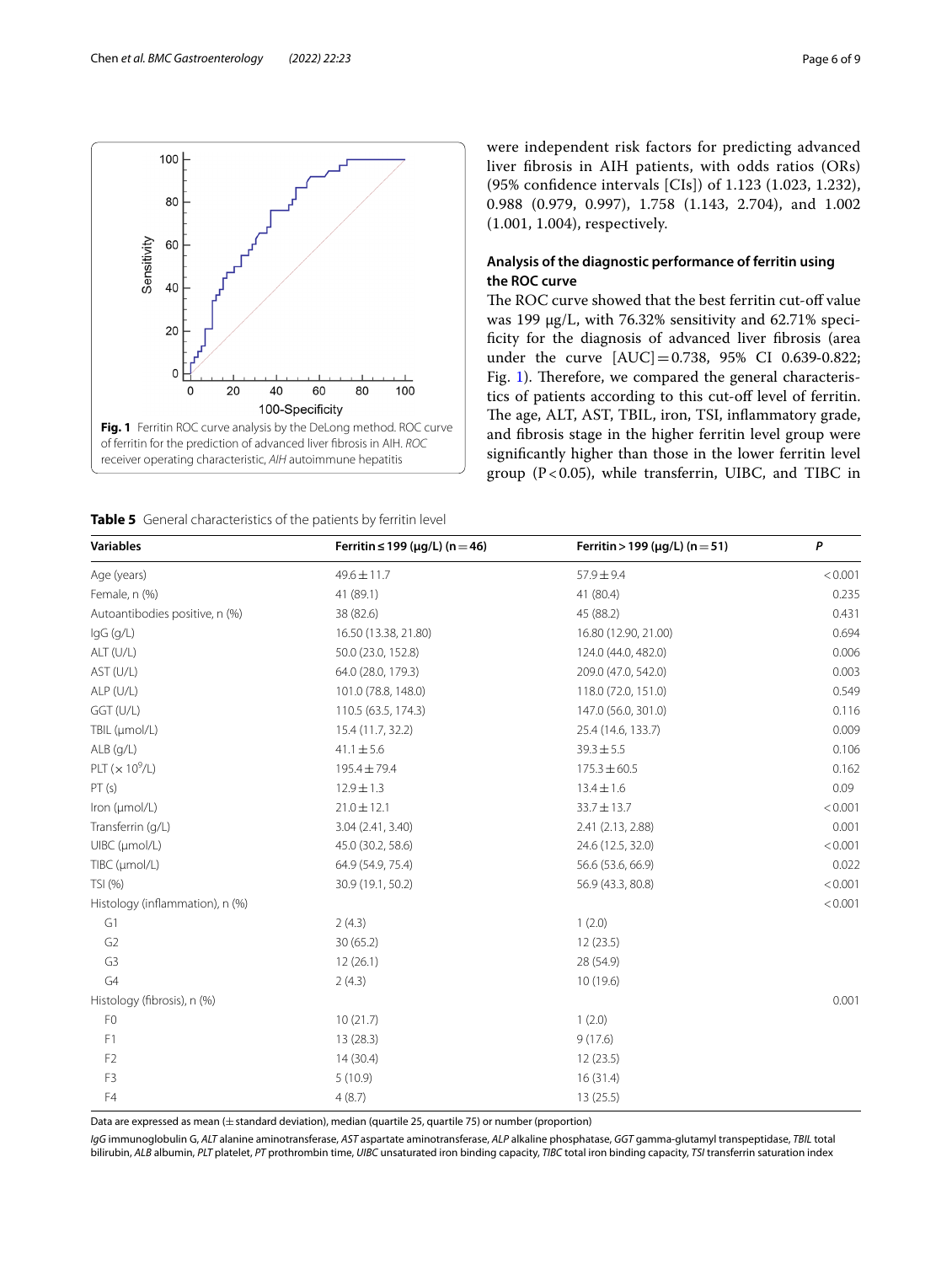the higher ferritin level group were signifcantly lower than those in the lower ferritin level group  $(P<0.05)$ . Signifcant diferences between the two groups were not observed for other parameters  $(P>0.05)$ , as shown in Table [5](#page-5-1).

## **Discussion**

To the best of our knowledge, the association between iron-metabolism-related variables and liver fbrosis has not been extensively studied in AIH patients. In this study, we found that higher serum ferritin levels were independently associated with advanced liver fbrosis in patients with treatment-naive autoimmune hepatitis. AIH is an immune-mediated chronic, progressive infammatory liver disease with diverse clinical manifestations. Liver fbrosis is a common complication in the progression of AIH, and many patients have advanced liver fbrosis at presentation [[32\]](#page-8-4). Hence, the determination of liver fbrosis is also crucial for the determination of the prognosis of AIH and for the selection of treatment. These findings reveal the influence of ferritin on hepatic fbrosis in AIH patients. Serum ferritin is a noninvasive indicator that can be easily evaluated in clinical laboratories. Therefore, serum ferritin can be used as a routine reference index for monitoring hepatic fbrosis in all AIH patients.

Iron is derived from dietary sources containing haem  $(\leq 10\%)$  and nonheme (>90%) products [\[33](#page-8-5), [34\]](#page-8-6). Extracellular ferrous iron is oxidized to ferric iron by oxidizing ferroxidase (hephaestin), and inactive ferric iron is bound to transferrin [[35](#page-8-7)]. Transferrin is a protein synthesized and released by the liver and is responsible for iron transport through the plasma. In general, transferrin is increased in absolute iron defciency to maximize the use of the limited available iron [\[36](#page-8-8)]. However, during infammation, the ability of the liver to synthesize proteins, including transferrin, is reduced. UIBC and TIBC can be used as alternative tests for transferrin [[37](#page-8-9)]. Similarly, we found that serum transferrin levels were positively correlated with UIBC and TIBC. As part of a complex system that senses plasma iron levels, transferrin can also regulate the activity of hepcidin [[38](#page-8-10)]. Hepcidin is mostly produced by hepatocytes in response to iron load in cells. Ferritin is the main storage protein for iron, and the liver is the main ferritin storage site [\[39](#page-8-11)]. Moreover, ferritin is an acute phase protein that can be increased in the process of infammation, whereas transferrin is downregulated in the process of infammation and reduced in advanced liver disease  $[40-42]$  $[40-42]$  $[40-42]$ , which is in accordance with our results. In addition, TSI is essential for identifying hepatic iron overload, and Ribot et al. reported that TSI was related to liver function damage and infammation [[43\]](#page-8-14), which was partially consistent with our results.

Disturbances in iron regulation have been reported in diverse chronic liver diseases other than hereditary haemochromatosis [[16–](#page-7-16)[20](#page-7-19)]. Serum ferritin levels are increased in patients with chronic hepatitis  $B$  [\[44](#page-8-15)], chronic hepatitis C [[45–](#page-8-16)[47](#page-8-17)], chronic alcoholic liver disease [[48\]](#page-8-18), nonalcoholic fatty liver disease [[25,](#page-8-19) [26](#page-8-20), [48](#page-8-18)], and AIH [\[21](#page-7-20), [22](#page-7-15)]. Disturbances in iron homeostasis in chronic liver diseases may be a manifestation of active infammation and parenchymal damage [[18,](#page-7-21) [40,](#page-8-12) [49](#page-8-21)] or a pathological mechanism by which iron toxicity aggravates liver injury and outcome [\[39,](#page-8-11) [50](#page-8-22)]. Iron overload can lead to oxidative stress, which has been implicated in the pathogenesis of many chronic liver diseases  $[51–54]$  $[51–54]$  $[51–54]$  $[51–54]$ . The production of reactive oxygen species can impair the cell membrane, damage mitochondrial function, afect gene expression, induce hepatocyte injury, and promote liver fbrosis [[55\]](#page-8-25).

Serum ferritin levels and serum iron concentrations were found to be increased in 65% and 58% of patients with untreated AIH [[21\]](#page-7-20). Serum ferritin levels paralleled serum aminotransferase levels in patients with AIH and chronic hepatitis C  $[21, 56]$  $[21, 56]$  $[21, 56]$  $[21, 56]$ , which was consistent with our study's findings. The iron disturbances in untreated AIH may refect increased iron release from damaged hepatocytes, and their subsequent resolution with treatment‐induced normalization of aminotransferase and IgG refects their remediation after successful treatment  $[21, 40]$  $[21, 40]$  $[21, 40]$  $[21, 40]$  $[21, 40]$ . The increase in liver iron promotes the synthesis of ferritin [\[57](#page-8-27)], which can activate the production of collagen and liver fbrogenesis [\[58\]](#page-8-28). More specifcally, ferritin can activate hepatic stellate cells, which are key efectors of fbrogenesis. Although several prior studies have reported signifcant relationships between ferritin levels and liver fbrosis [\[24](#page-8-29), [58–](#page-8-28)[60\]](#page-8-30), others have reported disparate findings  $[46, 60]$  $[46, 60]$  $[46, 60]$  $[46, 60]$ . Therefore, we conducted this study to assess whether serum ferritin (and/or other ironmetabolism-related variables) was related to advanced liver fbrosis in AIH patients.

We also demonstrated that a higher serum IgG, lower PLT count, and longer PT were independent risk factors to predict advanced liver fbrosis in AIH patients. Our fndings share many similarities with fndings from several prior publications  $[4, 61-64]$  $[4, 61-64]$  $[4, 61-64]$ . Therefore, we believe that patients with higher serum ferritin, higher serum IgG, a lower PLT count, and a longer PT are more likely to have advanced liver fbrosis.

This study has a few limitations. First, the number of patients is relatively small because of the low prevalence of AIH. Sample size determination through calculations and statistical power determination are important in the validation of study fndings. However, we did not formally determine our sample size through calculations, as our sample size was determined by the availability of existing data.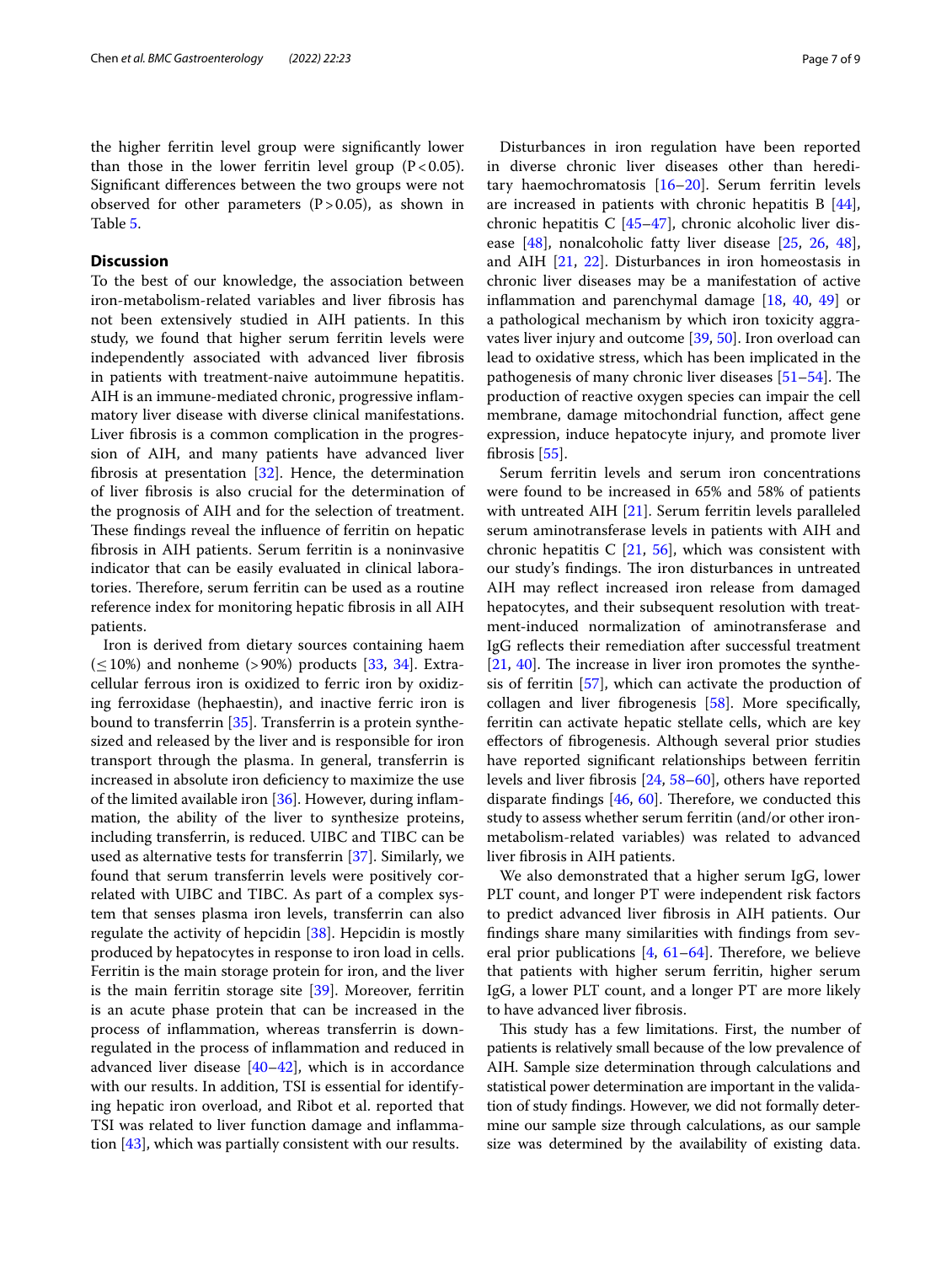Second, because this was a cross-sectional study, we could not demonstrate a causal link between ferritin and the risk of advanced liver fbrosis. In addition, the retrospective nature of the study raises the possibility of bias. Despite these limitations, our study investigated the relationship between ferritin levels and advanced liver fbrosis in AIH patients to determine whether serum ferritin could be used as a routine reference index for monitoring hepatic fbrosis in AIH patients. Further prospective large-scale studies are needed to confrm the causal relationship.

In summary, we showed that higher serum ferritin was independently associated with advanced liver fbrosis among patients with treatment-naive AIH, especially if combined with thrombocytopenia, a prolonged PT, and increased IgG. Serum ferritin may be used to predict the presence of advanced liver fbrosis in the clinic, but additional investigations are warranted for validation.

#### **Abbreviations**

AIH: Autoimmune hepatitis; IgG: Immunoglobulin G; ALT: Alanine aminotransferase; AST: Aspartate aminotransferase; ALP: Alkaline phosphatase; GGT : Gamma-glutamyl transpeptidase; TBIL: Total bilirubin; ALB: Albumin; UIBC: Unsaturated iron binding capacity; TIBC: Total iron binding capacity; TSI: Transferrin saturation index; PT: Prothrombin time; PLT: Platelet; OR: Odds ratio; CI: Confdence interval.

#### **Acknowledgements**

We thank the medical staff at Tianjin Second People's Hospital for their essential support and assistance with data collection.

#### **Authors' contributions**

Study concept and design (QC, JL), drafting manuscript (QC, MG), statistical analysis (HY, RZ, PL), data collection (HY, LM, LZ, PH, JW), and the revision of the manuscript for important intellectual content (MG, JL). All authors read and approved the fnal manuscript.

#### **Funding**

No funding was provided for this study.

#### **Availability of data and materials**

The datasets used and/or analysed during the current study are available from the corresponding author upon reasonable request.

#### **Declarations**

#### **Ethics approval and consent to participate**

This study protocol was approved by the Ethics Committee of Tianjin Second People's Hospital and conducted according to the principles of the Declaration of Helsinki. We obtained written informed consent from all patients.

#### **Consent for publication**

Not applicable.

#### **Competing interests**

All authors declare no competing interest.

#### **Author details**

<sup>1</sup> Department of Hepatology, Second People's Clinical College of Tianjin Medical University, Tianjin, China. <sup>2</sup> Department of Hepatology, Tianjin Second People's Hospital, No. 7, Sudi South Road, Nankai District, Tianjin 300192, China. 3 <sup>3</sup> Department of Neurology, The First Hospital of Jilin University, Changchun, Jilin, China.

Received: 24 September 2021 Accepted: 28 December 2021<br>Published online: 17 January 2022

#### **References**

- <span id="page-7-0"></span>1. Manns MP, Lohse AW, Vergani D. Autoimmune hepatitis–update 2015. J Hepatol. 2015;62(1 Suppl):S100–11.
- <span id="page-7-1"></span>2. Czaja AJ. Autoimmune hepatitis in diverse ethnic populations and geographical regions. Expert Rev Gastroenterol Hepatol. 2013;7(4):365–85.
- <span id="page-7-3"></span>3. Yang F, Wang Q, Bian Z, Ren LL, Jia J, Ma X. Autoimmune hepatitis: east meets west. J Gastroenterol Hepatol. 2015;30(8):1230–6.
- <span id="page-7-2"></span>4. Wang QX, Yan L, Ma X. Autoimmune hepatitis in the Asia-Pacifc Area. J Clin Transl Hepatol. 2018;6(1):48–56.
- <span id="page-7-4"></span>5. Sahebjam F, Vierling JM. Autoimmune hepatitis. Front Med. 2015;9(2):187–219.
- <span id="page-7-5"></span>6. Manns MP, Czaja AJ, Gorham JD, Krawitt EL, Mieli-Vergani G, Vergani D, Vierling JM. Diagnosis and management of autoimmune hepatitis. Hepatology. 2010;51(6):2193–213.
- <span id="page-7-6"></span>7. EASL Clinical Practice Guidelines. Autoimmune hepatitis. J Hepatol. 2015;63(4):971–1004.
- <span id="page-7-7"></span>8. Regev A, Berho M, Jeffers LJ, Milikowski C, Molina EG, Pyrsopoulos NT, Feng ZZ, Reddy KR, Schiff ER. Sampling error and intraobserver variation in liver biopsy in patients with chronic HCV infection. AM J Gastroenterol. 2002;97(10):2614–8.
- <span id="page-7-8"></span>9. Mehta SH, Lau B, Afdhal NH, Thomas DL. Exceeding the limits of liver histology markers. J Hepatol. 2009;50(1):36–41.
- <span id="page-7-9"></span>10. Kim WR, Berg T, Asselah T, Flisiak R, Fung S, Gordon SC, Janssen HL, Lampertico P, Lau D, Bornstein JD, et al. Evaluation of APRI and FIB-4 scoring systems for non-invasive assessment of hepatic fbrosis in chronic hepatitis B patients. J Hepatol. 2016;64(4):773–80.
- <span id="page-7-10"></span>11 Vallet-Pichard A, Mallet V, Nalpas B, Verkarre V, Nalpas A, Dhalluin-Venier V, Fontaine H, Pol S. FIB-4: an inexpensive and accurate marker of fbrosis in HCV infection. Comparison with liver biopsy and fbrotest. Hepatology. 2007;46(1):32–6.
- <span id="page-7-11"></span>12. Castera L. Diagnosis of non-alcoholic fatty liver disease/non-alcoholic steatohepatitis: non-invasive tests are enough. Liver int. 2018;38(Suppl 1):67–70.
- <span id="page-7-12"></span>13. Herrmann E, de Ledinghen V, Cassinotto C, Chu WC, Leung VY, Ferraioli G, Filice C, Castera L, Vilgrain V, Ronot M, et al. Assessment of biopsy-proven liver fbrosis by two-dimensional shear wave elastography: an individual patient data-based meta-analysis. Hepatology. 2018;67(1):260–72.
- <span id="page-7-13"></span>14. Hartl J, Denzer U, Ehlken H, Zenouzi R, Peiseler M, Sebode M, Hubener S, Pannicke N, Weiler-Normann C, Quaas A, et al. Transient elastography in autoimmune hepatitis: timing determines the impact of infammation and fbrosis. J Hepatol. 2016;65(4):769–75.
- <span id="page-7-14"></span>15. Datz C, Felder TK, Niederseer D, Aigner E. Iron homeostasis in the metabolic syndrome. Eur J Clin Invest. 2013;43(2):215–24.
- <span id="page-7-16"></span>16. Alla V, Bonkovsky HL. Iron in nonhemochromatotic liver disorders. Semin Liver Dis. 2005;25(4):461–72.
- 17. Hearnshaw S, Thompson NP, McGill A. The epidemiology of hyperferritinaemia. World J Gastroenterol. 2006;12(36):5866–9.
- <span id="page-7-21"></span>18. Camaschella C, Poggiali E. Towards explaining "unexplained hyperferritinemia." Haematologica. 2009;94(3):307–9.
- <span id="page-7-17"></span>19. Fargion S, Valenti L, Fracanzani AL. Beyond hereditary hemochromatosis: new insights into the relationship between iron overload and chronic liver diseases. Dig Liver Dis. 2011;43(2):89–95.
- <span id="page-7-19"></span>20. Siddique A, Kowdley KV. Review article: the iron overload syndromes. Aliment Pharmacol Ther. 2012;35(8):876–93.
- <span id="page-7-20"></span>21. Taubert R, Hardtke-Wolenski M, Noyan F, Lalanne C, Jonigk D, Schlue J, Krech T, Lichtinghagen R, Falk CS, Schlaphoff V, et al. Hyperferritinemia and hypergammaglobulinemia predict the treatment response to standard therapy in autoimmune hepatitis. PLoS ONE. 2017;12(6):e179074.
- <span id="page-7-15"></span>22. An IC, Tiwari AK, Ameda S, Laird-Fick HS. Autoimmune hepatitis: diagnostic dilemma in the setting of suspected iron overload. Case Rep Gastrointest Med. 2013;2013:872987.
- <span id="page-7-18"></span>23. Lange CM, Kutalik Z, Morikawa K, Bibert S, Cerny A, Dollenmaier G, Dufour JF, Gerlach TJ, Heim MH, Malinverni R, et al. Serum ferritin levels are associated with a distinct phenotype of chronic hepatitis C poorly responding to pegylated interferon-alpha and ribavirin therapy. Hepatology. 2012;55(4):1038–47.